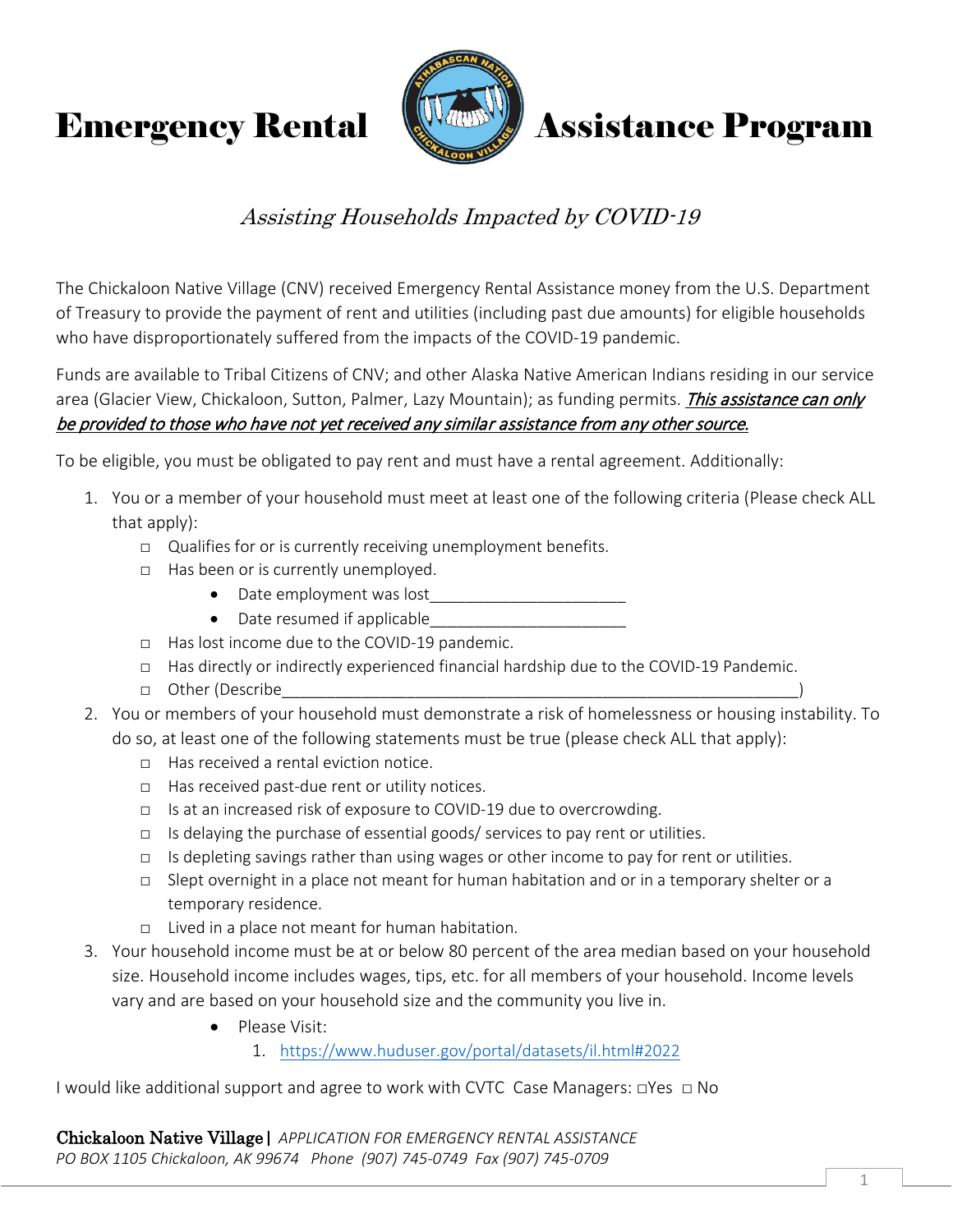

# Application Process

Applications will be accepted until **September 1, 2022**. The application period and household eligibility requirements may be expanded, depending on the available funds. Completed applications will be pooled and prioritized for selection.

Please use the following checklist to prepare and complete the application package.

### Be sure to gather and submit ALL required documents. Failure to do will delay processing of your application. Funding is not guaranteed, and all documentation will be verified to determine eligibility.

## Application Checklist

- □ Completed Application Form- Filled out completely, signed and dated.
- $\Box$  Release of Information-Signed and dated by each household member 18 years of age.
- □ Proof of Identification- Photo ID (Government or State Issued) for all household members 18 years of age and older.
- □ Proof of Tribal Enrollment or Certificate of Indian Blood(CIB)
- □ Household income Documentation-Includes, but is not limited to, the last 30 days of pay stubs, pension statements(s), social security award letter, unemployment letters, bank statements, 2021 Tax Returns, and / or documentation of any other household income received by all household members 18 years of age or older.
- □ Household COVID-19 Impact Documentation- This includes, but not limited to, a notice or email from your employer documenting a job loss, furlough, closure, reduction in hours, or other documentation that supports the impact your household has experienced due to COVID-19, as applicable.
- □ Landlord Documentation- Current lease agreement (If available), current statement (if available) and any late payment and/ or eviction notices.
- □ Utility Documentation- Current utility bills and or statements, late payments notices and / or disconnect notices.
- □ Other Household Expenses Documentation- Includes reasonable accrued late fees, internet service, relocation expenses, etc.

CNV will prioritize application in the following order:

- 1. Households whose income does not exceed 50% of area median income.
- 2. Households with a member who is and has been unemployed for the past 90 days.

CNV will give preference accordingly:

- 1. Chickaloon Native Village Tribal Citizens.
- 2. Other Native American or Alaska Native Households residing in CNV's service area.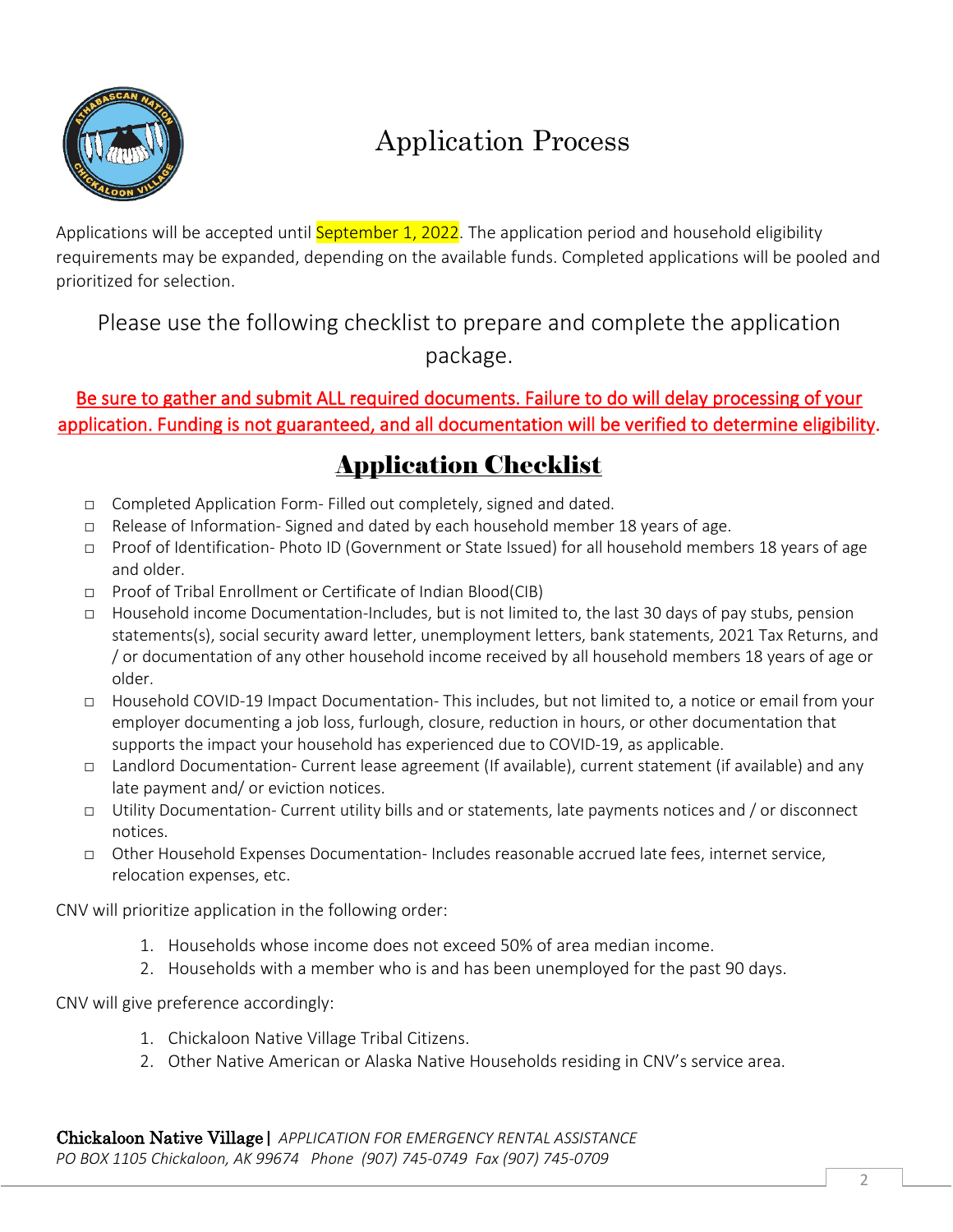

## **Questions? Concerns? Need an application?**

**Need assistance completing the application?** 

## **Help is a phone call away! Please reach out to the following team member and they will be happy to assist you:**

## Chelsea Leppanen

## Facilities Assistant

## Phone (907) 745-0749 Ext 2204

## Email:

### [cjleppanen@chickaloon-nsn.gov](mailto:cjleppanen@chickaloon-nsn.gov)

### Please submit your application using one of the following methods:

| <b>Mail</b>               | In-Person (Drop Box Only): | Email:                       |
|---------------------------|----------------------------|------------------------------|
| Chickaloon Native Village | Ceghaznae Hwnax            | cvhousing@chickaloon-nsn.gov |
| PO Box 1105               | 9255 N Glenn Hwy           | Fax:                         |
| Chickaloon AK 99674       | Palmer, AK 99645           | (907)-745-0709               |

This project is being supported, in whole or in a part, by federal award number ERA-2101123933 awarded to the Chickaloon Native Village by the U.S. Department of Treasury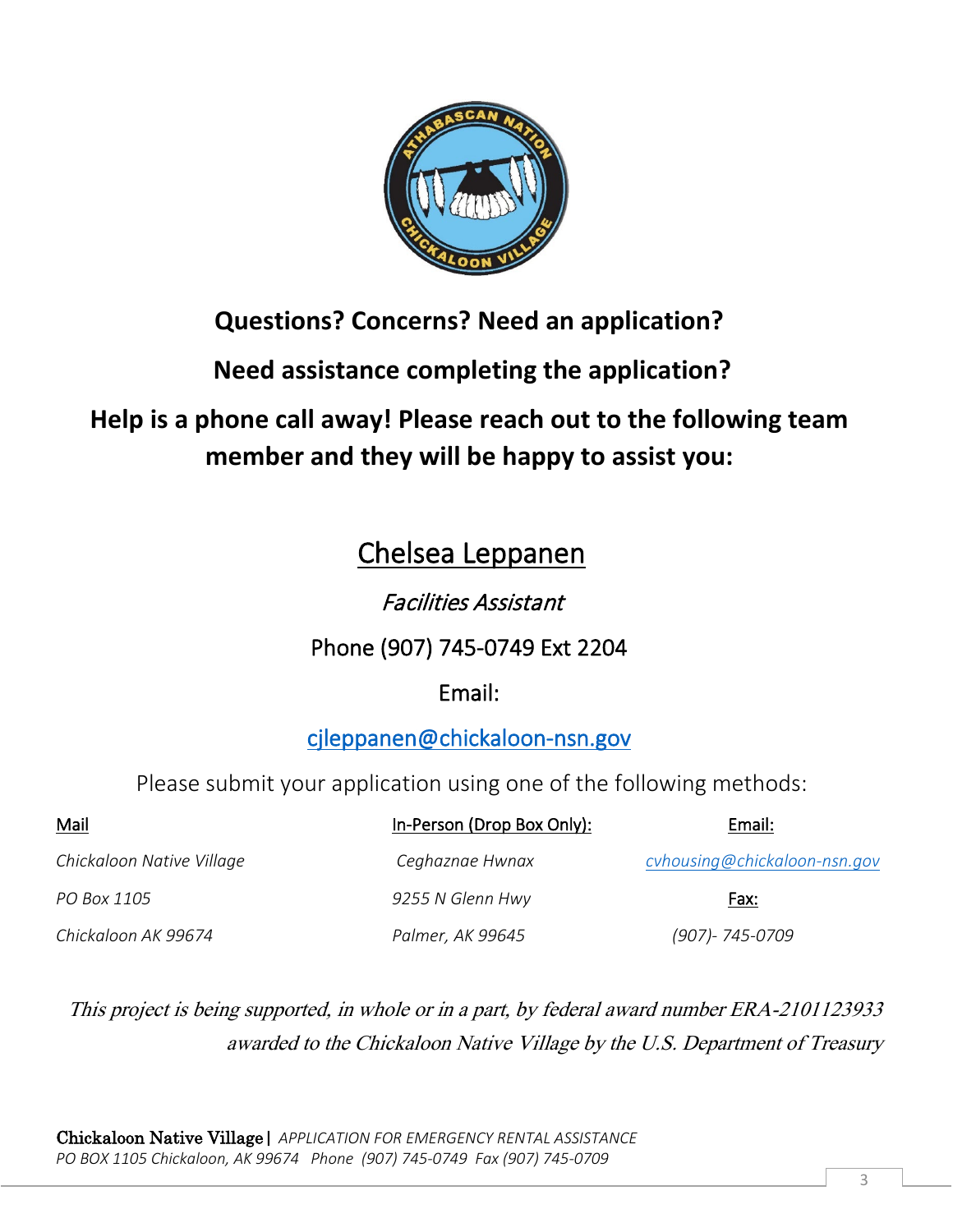

| Internal Use Only    |  |
|----------------------|--|
| Date Received:       |  |
| Received By:         |  |
| <i>Pool Number</i> : |  |

### EMERGENCY RENTAL ASSISTANCE PROGRAM APPLICATION

*(ALL FIELDS MUST BE FULLY COMPLETED AND LEGIBLE TO PROCESS YOUR APPLICATION)*

#### Section 1:

**APPLICANT INFORMATION** - Are you filling out this application as the: □ Tribal Citizen or □ Guardian/Conservator. If you are not the Tribal Citizen and filling out this application on behalf of a Tribal Citizen, please print your name and relationship to the Tribal Citizen:

Please Select all that apply: (Please attach Tribal Enrollment or CIB)

 $\Box$  Chickaloon Village Tribal Citizen |  $\Box$  Other Alaska Native or American Indian (Tribal Affiliation)

☐ Asian ☐ Black or African American ☐ White or Caucasian ☐ Native Hawaiian or Other Pacific Islander ☐Other

#### Ethnicity: ☐ Not Hispanic or Latino ☐ Hispanic or Latino

|                      | Full Name of Applicant                    |         |                                                                                                                                    |                                     |                                                  | Date of      |                        |
|----------------------|-------------------------------------------|---------|------------------------------------------------------------------------------------------------------------------------------------|-------------------------------------|--------------------------------------------------|--------------|------------------------|
|                      |                                           |         |                                                                                                                                    |                                     |                                                  | <b>Birth</b> |                        |
| Mailing              |                                           | Address |                                                                                                                                    | City/State                          |                                                  |              | Zip Code               |
| Address              |                                           |         |                                                                                                                                    |                                     |                                                  |              |                        |
| Physical             |                                           | Address |                                                                                                                                    | City/State                          |                                                  |              | Zip Code               |
| Address              |                                           |         |                                                                                                                                    |                                     |                                                  |              |                        |
| Phone Number         |                                           |         |                                                                                                                                    | Alt. Phone Number                   |                                                  |              |                        |
| <b>Email Address</b> |                                           |         |                                                                                                                                    |                                     |                                                  |              |                        |
|                      | Section 2: Financial Assistance Requested |         |                                                                                                                                    |                                     |                                                  |              |                        |
|                      |                                           |         | Which type(s) of eligible assistance are you applying for? (Please check all that apply)                                           |                                     |                                                  |              |                        |
| Rent $\Box$          |                                           |         | Utilities $\Box$                                                                                                                   |                                     | Other housing related expenses (please describe) |              |                        |
|                      | Rental Arrears $\Box$                     |         | Utility Arrears $\Box$                                                                                                             |                                     |                                                  |              |                        |
|                      | members on a separate page                |         | Section 3: Household Information: Please list all persons who are residing in your household. If necessary, please list additional |                                     |                                                  |              |                        |
|                      | FULL Name of Household Member(s)          |         |                                                                                                                                    | Relation to<br>Head of<br>Household | Date of Birth                                    | Gender       | Social Security Number |
| $\mathbf 1$          |                                           |         |                                                                                                                                    | Self                                |                                                  |              |                        |
| $\overline{2}$       |                                           |         |                                                                                                                                    |                                     |                                                  |              |                        |
| 3                    |                                           |         |                                                                                                                                    |                                     |                                                  |              |                        |
| 4                    |                                           |         |                                                                                                                                    |                                     |                                                  |              |                        |
| 5                    |                                           |         |                                                                                                                                    |                                     |                                                  |              |                        |
| 6                    |                                           |         |                                                                                                                                    |                                     |                                                  |              |                        |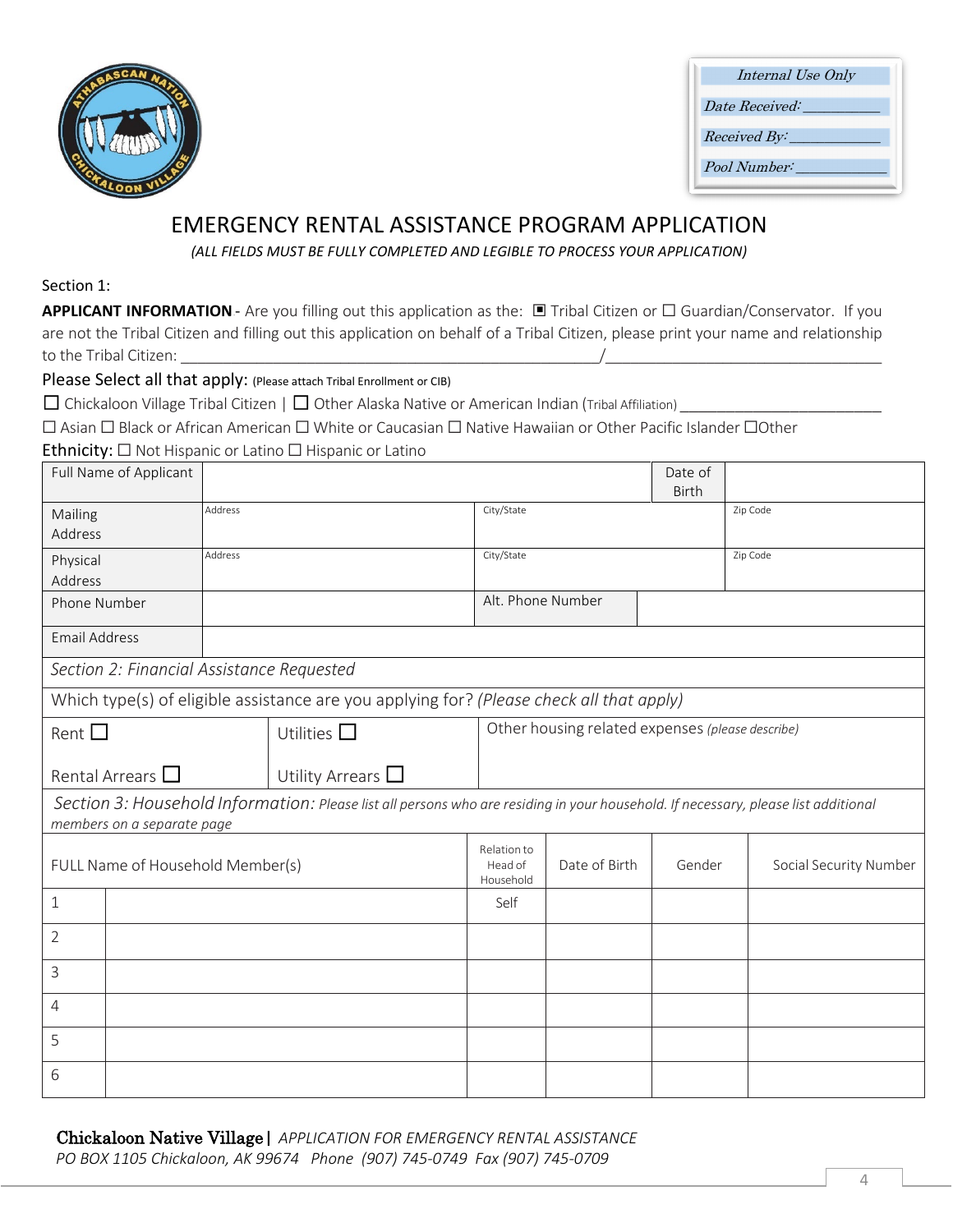*Required Household Documentation:* Please attach copy of photo identification for all household members ages 18 and older, Social Security cards for all family members 17 and younger and Tribal Enrollment or CIB.

|                                                                               | Section 4: Household Sources of Income: Please list income for ALL household members ages 18 and older.          |                                      |
|-------------------------------------------------------------------------------|------------------------------------------------------------------------------------------------------------------|--------------------------------------|
| Household Member Name                                                         | Source of Income<br>(Employment, unemployment, social security, public<br>assistance, retirement, pension, etc.) | Monthly Gross Income                 |
|                                                                               |                                                                                                                  |                                      |
|                                                                               |                                                                                                                  |                                      |
|                                                                               |                                                                                                                  |                                      |
|                                                                               |                                                                                                                  |                                      |
| Do all household members receive the<br>Alaska Permanent Fund Dividend (PFD)? | <b>IYES</b><br>INO                                                                                               | If answer is no, please explain why: |
|                                                                               | Required Income Documentation: Please attach all supporting documents for the above listed income.               |                                      |

#### Can you provide any of the following documents that show your household income?

- ☐ Alimony payments or divorce decree letter
- ☐ Bank statements
- $\Box$  Letter from an employer including pay amount & frequency
- $\Box$  Pay stubs for 30 days prior to the application date
- ☐ Self-employment ledger
- ☐ Unemployment compensation statement
- □ 2021 tax return
- $\Box$  2021 W2(s)
- $\Box$  2021 1099(s)

*Section 5: Household COVID-19 Impact: In your own words, please describe how COVID-19 hasimpacted your household. Please* refer to Questions #1 & #2 on the Eligibility Requirements and use the space provided below to explain your answers. If necessary, please *list additional information on a separate page.*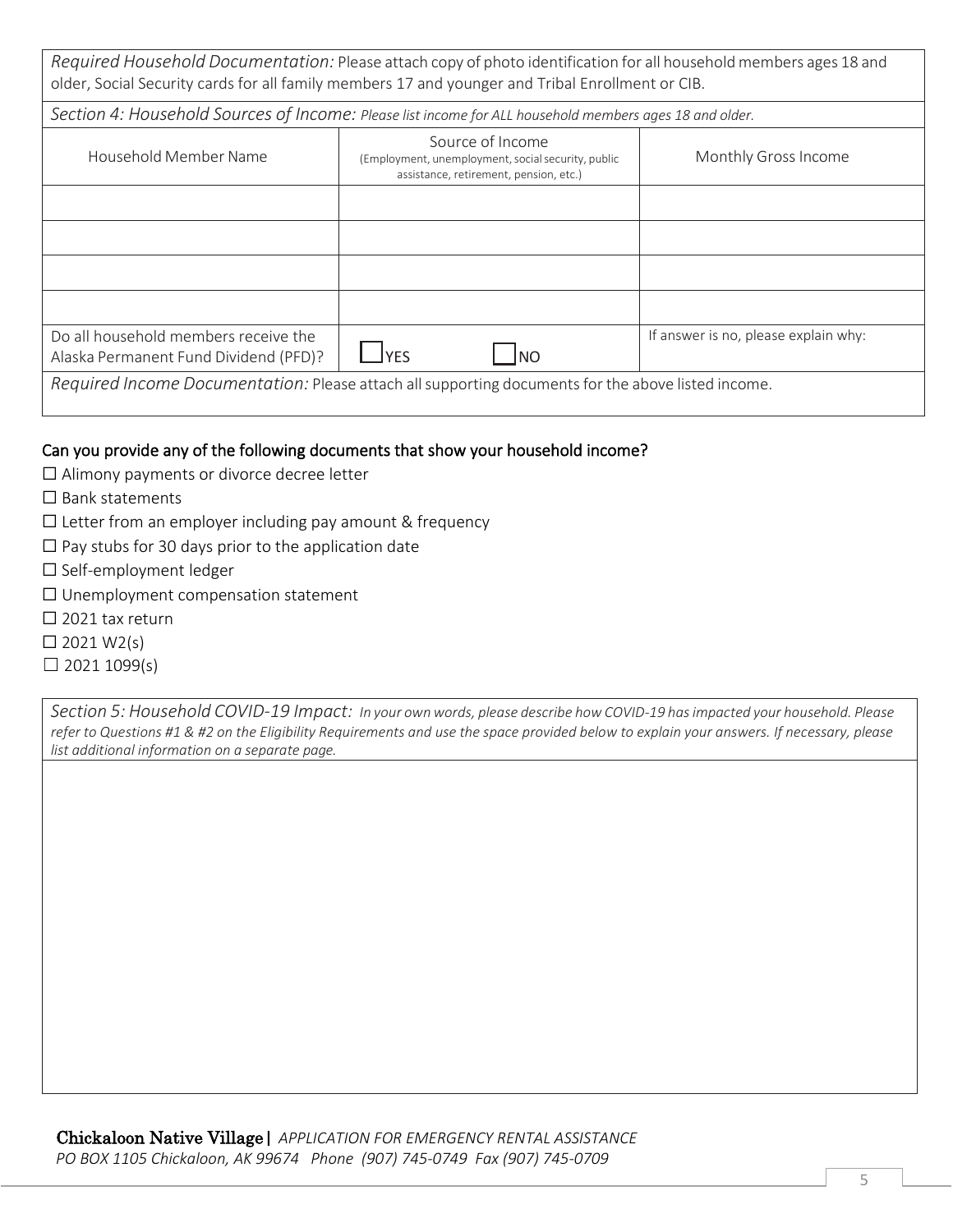*Supporting Documentation:* Please attach a notice or email from your employer documenting a job loss, furlough, closure, reduction in hours, or other documentation that supports the impact your household has experienced due to COVID-19.

*Section 6: Conflict of Interest*

This program is funded by the Department of Treasury and administered by the Chickaloon Village Traditional Council (CVTC). The program is subject to conflict of interest rules intended to ensure all applicants are treated fairly and so on, by virtue of their position, unduly influences of the selection or assistance approval process. Applicants must declare whether they, or any member of their household, has a potential conflict by checking one of the statements below:

□I am not an employee or Council member of Chickaloon Native Village, nor am I an immediate family member of nor have any business ties with any such person.

□I have a potential conflict of interest as described in the space below. (Please note, having a potential conflict does not automatically disqualify you from the program. The application will require additional review to determine that no conflicts exist, that a conflict exists and that an exception may be made, or that the applicant is conflicted and may not be assisted.

*Please describe potential conflict of interest (if applicable):*

| Section 7: Landlord Information                                                                                                                                                   |                               |
|-----------------------------------------------------------------------------------------------------------------------------------------------------------------------------------|-------------------------------|
|                                                                                                                                                                                   |                               |
|                                                                                                                                                                                   |                               |
|                                                                                                                                                                                   |                               |
|                                                                                                                                                                                   |                               |
| Monthly Rent Amount: and Sample 19 are you current on your payments? DYes DNo                                                                                                     |                               |
| Are there any utility services included in your rent? □ Yes □ No (If no, please proceed to Section 8)                                                                             |                               |
|                                                                                                                                                                                   | (please proceed to Section 9) |
| Required Landlord Documentation: Please attach a copy of your lease agreement (if available), current statement (if<br>available) and any late payment and / or eviction notices. |                               |

 $\Box$  I have provided a copy of my lease or written documentation of rental agreement with the landlord.

 $\Box$  If no lease, I have provided a utility bill showing name and rental address.

 $\Box$  I have provided documents that show past rent payments.

 $\Box$  I am requesting assistance with past rent.

Number of Months in Arrears: Amount Owed: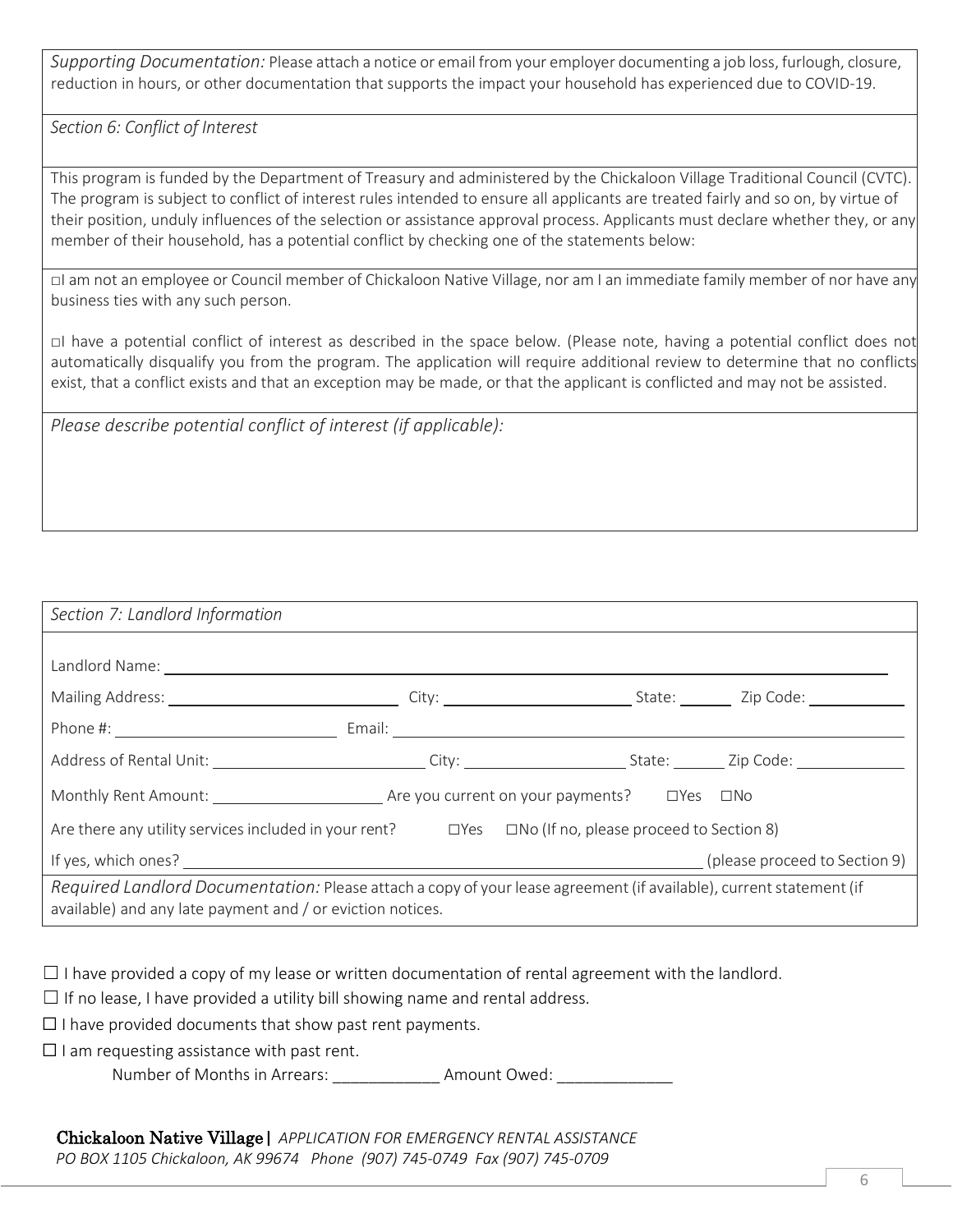| Section 8: Utility Provider Information Please Note: Cable television, and phone service are not eligible under this program. If necessary,<br>please list additional providers on a separate page. |                            |  |
|-----------------------------------------------------------------------------------------------------------------------------------------------------------------------------------------------------|----------------------------|--|
|                                                                                                                                                                                                     |                            |  |
|                                                                                                                                                                                                     |                            |  |
|                                                                                                                                                                                                     |                            |  |
| Monthly Amount: $\qquad \qquad$ Are you current on your payments? $\qquad \Box$ Yes $\Box$ No                                                                                                       |                            |  |
|                                                                                                                                                                                                     |                            |  |
|                                                                                                                                                                                                     |                            |  |
|                                                                                                                                                                                                     |                            |  |
| Monthly Amount: $\qquad \qquad$ Are you current on your payments? $\Box$ Yes $\Box$ No                                                                                                              |                            |  |
| Required Utility Documentation: Please attach a copy of your current utility bills and/or statements, late payments                                                                                 | and/or disconnect notices. |  |

| Section 9: Other Household Expenses: Includes reasonable accrued late fees, (limited) internet service, relocation expenses, etc. |
|-----------------------------------------------------------------------------------------------------------------------------------|
| Provider Name:                                                                                                                    |

| Provider Natile.                                                                                          |  |
|-----------------------------------------------------------------------------------------------------------|--|
|                                                                                                           |  |
|                                                                                                           |  |
| Monthly Amount: 1990 Monthly Amount: 2000 Monthly Amount: 2000 Monthly Amount: 2000 Mo                    |  |
|                                                                                                           |  |
|                                                                                                           |  |
|                                                                                                           |  |
| Monthly Amount: 1990 Monthly Amount: 2000 Monthly Amount: 2000 Monthly Amount: 2000 Mo                    |  |
| Required Utility Documentation: Please attach any supporting documentation for the above listed expenses. |  |

☐ Utilities are included in monthly rent

☐ Utilities are not included in monthly rent

☐ I have provided copies of utility bills in my name or that of a documented member of my household.

☐ I have received the following assistance from a state or federal program to cover utilities during the months for which I am requesting ERA assistance. Name of program: \_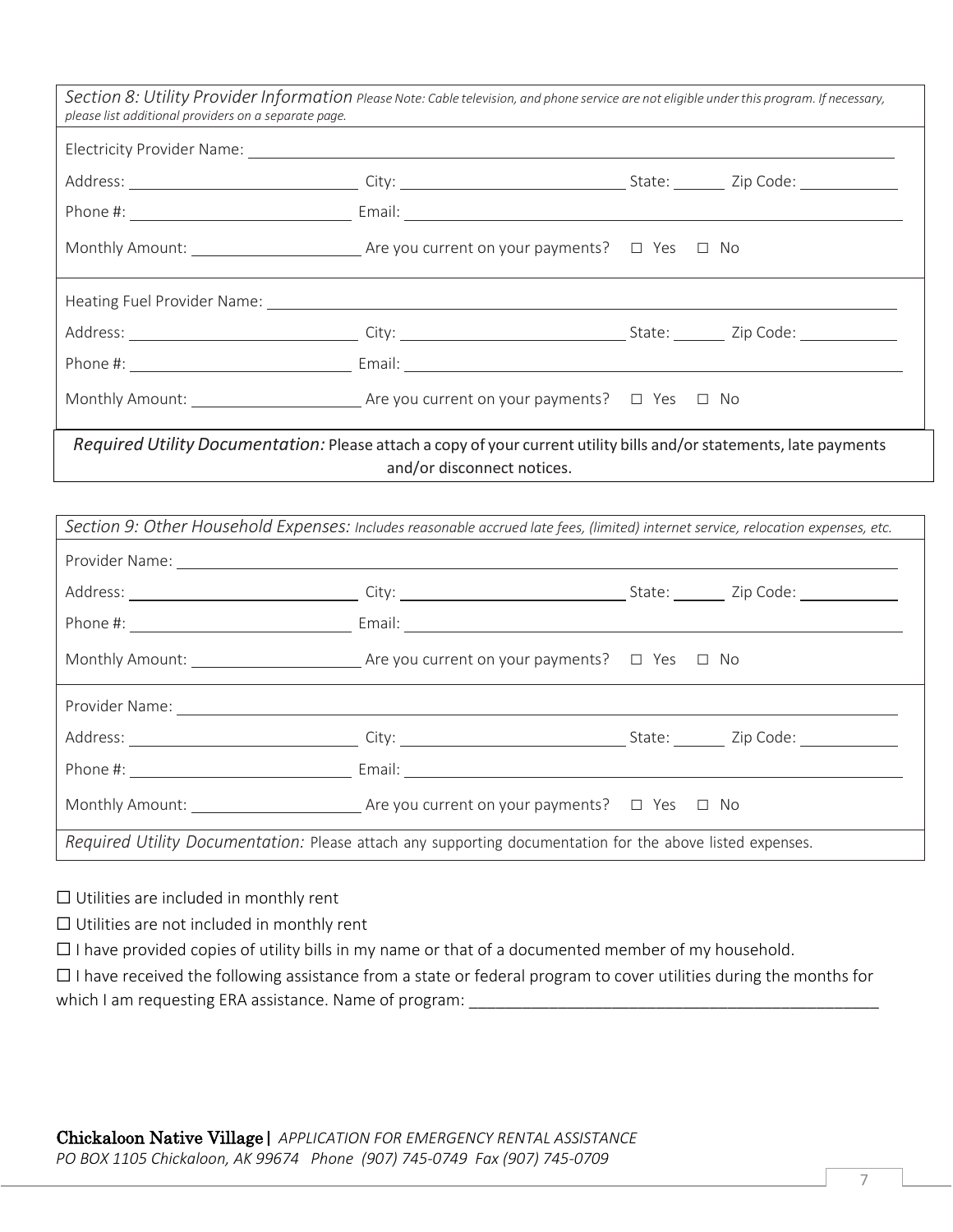Section 10: Duplication of Benefits: A DOB occurs when a household or other entity receives financial assistance from multiple *sources for the same purpose, and the total assistance received for that purpose is more than the total need for assistance.*

Have you or any member of your household received or anticipate receiving rental or utility assistance from any

other source(s)? □ Yes □No

#### If yes, please indicate below the amount allocated from any and all funding sources.

☐ CVTC's Emergency Rental Assistance Program

- ☐ State Rental Assistance (Alaska Housing Finance Corporation or Cook Inlet Housing Authority)
- $\Box$  Public Housing or Section 8
- ☐ USDA Rural Assistance Fund

☐ I have not received any other rental assistance in 2020

 $\Box$  I have not received any other rental assistance in 2021

☐ I have not received any other rental assistance in 2022

#### *Source of Funds #1*

| Assistance Provider Name |  |
|--------------------------|--|
| Purpose / Specific Use   |  |
| Start Date/End Date      |  |
| Amount                   |  |

#### *Source of Funds #2*

| Assistance Provider Name |  |
|--------------------------|--|
| Purpose / Specific Use   |  |
| Start Date/End Date      |  |
| Amount                   |  |

#### *Source of Funds #3*

| Assistance Provider Name |  |
|--------------------------|--|
| Purpose / Specific Use   |  |
| Start Date/End Date      |  |
| Amount                   |  |

#### *Source of Funds #4*

| Assistance Provider Name |  |
|--------------------------|--|
| Purpose / Specific Use   |  |
| Start Date/End Date      |  |
| Amount                   |  |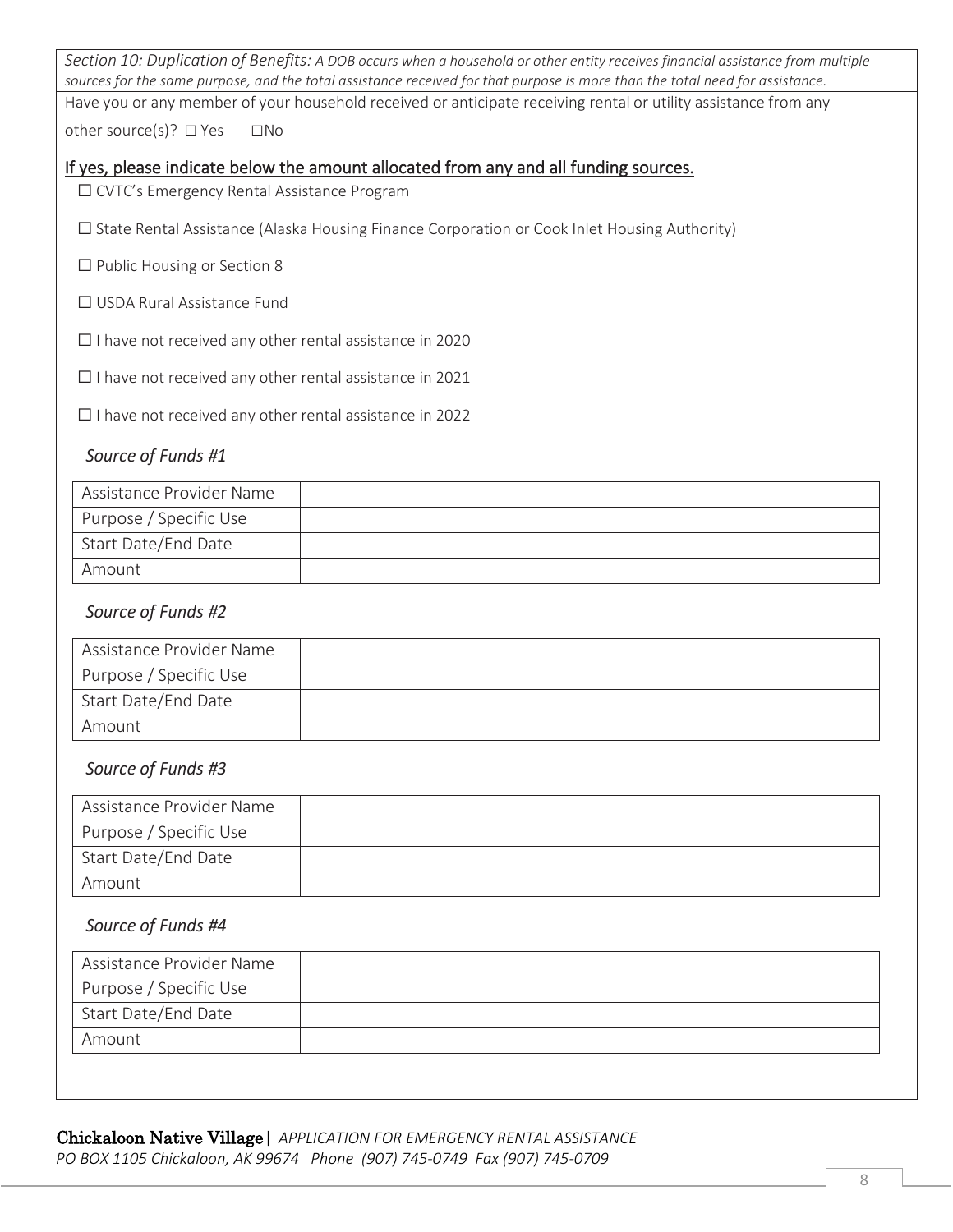#### Section 11: Applicant Intent to Participate and Agreement Must be signed by all household members ages 18 and *older.*

I/We hereby certify that the information provided in this application to the Chickaloon Native Village is true and correct. I/We understand that this is not a contract and does not bind either party. Additionally:

- I/We certify that the assistance I am applying for under this program, if awarded, will be used for my/our primary residence. If my/our living situation changes, I/we will notify CNV immediately.
- I/We certify that any assistance received through this program will not be duplicative of any other assistance provided for the same costs.
- I/We understand that it is my/our responsibility to supply all information and required documentation to determine my/our eligibility and failure or refusal to do so may result in processing delays and / or termination of eligibility determination.
- I/We understand that knowingly supplying false or inaccurate information is punishable under Tribal, Federal and / or State criminal law and is grounds for termination from the program. If any information is found to be false or misleading, I/we understand that I/we will be disqualified from the program or other actions may be taken against me/us.
- I/We understand that CNV will only determine eligibility once my/our application is complete. I/we understand that funds are limited, and if the required information is not supplied in a timely manner, I/we may not receive assistance.
- I/We agree that if determined to be eligible to receive assistance under this program, by signing this document I/we am/are agreeing to:
	- o notify CNV immediately whenever changes in household composition or income occur; and
	- o provide CNV with the necessary information for reexaminations for continued program participation; and
	- o abide by all program guidelines necessary for participation.
- I/We certify that I/we have read and understand the provisions in this document and that I/we wish to process with the application for the Emergency Rental Assistance Program.

| Applicant                                                     |                                            |      |  |  |
|---------------------------------------------------------------|--------------------------------------------|------|--|--|
| Signature                                                     | <b>Printed Name</b>                        | Date |  |  |
|                                                               |                                            |      |  |  |
|                                                               | Other Adult Household Members (ages 18 and |      |  |  |
|                                                               | older)                                     |      |  |  |
| Signature                                                     | <b>Printed Name</b>                        | Date |  |  |
| Signature                                                     | <b>Printed Name</b>                        | Date |  |  |
| Signature                                                     | <b>Printed Name</b>                        | Date |  |  |
| <b>CNV Team Member</b>                                        |                                            |      |  |  |
| This information taken via telephone interview is accurate to |                                            |      |  |  |
| the best of my knowledge                                      |                                            |      |  |  |
| Signature                                                     | <b>Printed Name</b>                        | Date |  |  |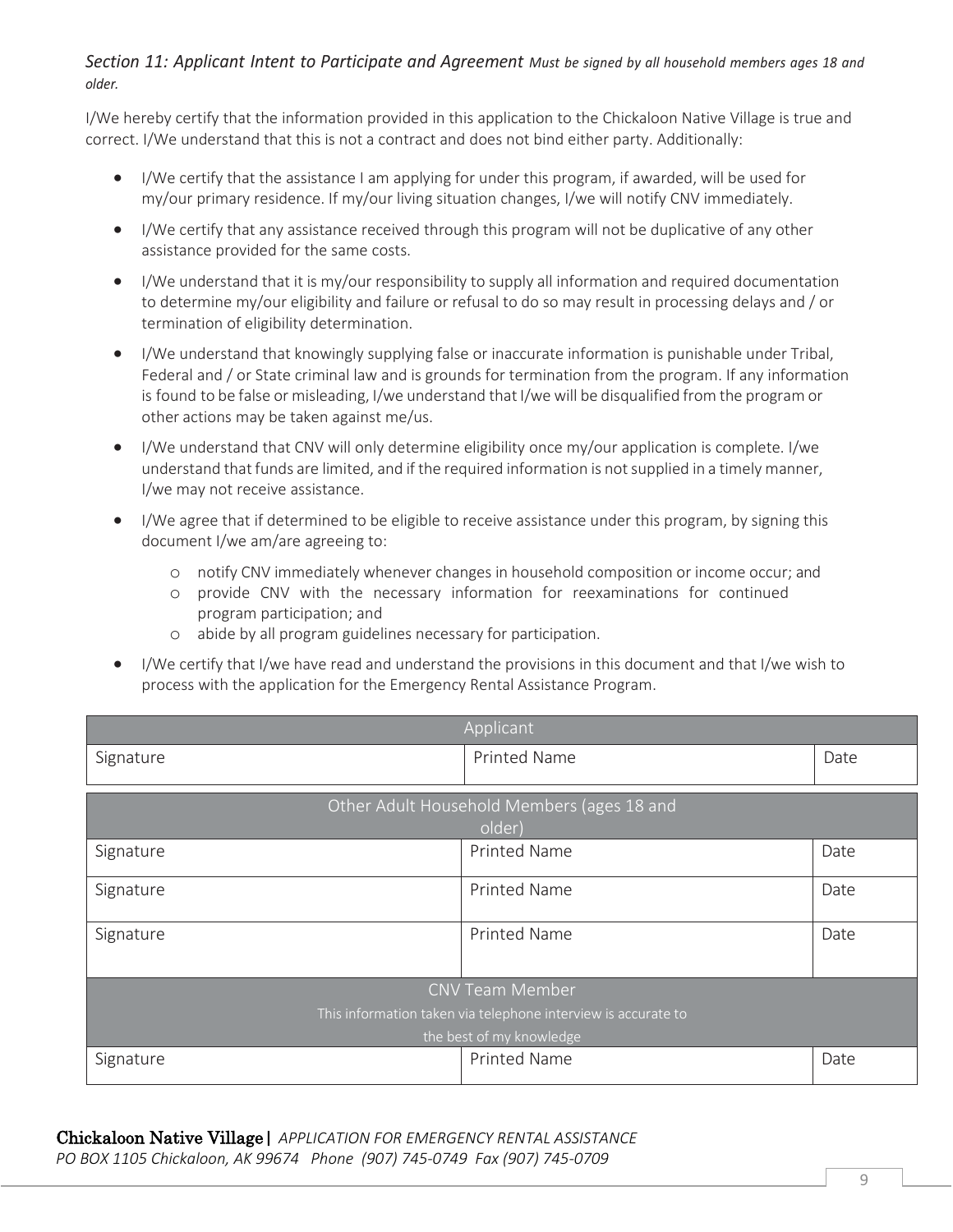#### **CONSENT TO RELEASE INFORMATION (to be completed for each adult in household)**

| Name:<br>DOB: | SSN: |
|---------------|------|
|---------------|------|

I hereby authorize Chickaloon Native Village (CNV) to obtain information regarding my income, credit/financial landlord, and personal history to determine my eligibility for CNV's Emergency Rental Assistance Program. This authorization and the information obtained may be given to any Federal, State, or local program enforcing applicable rules and regulations.

Persons and/or organizations that may be contacted include, but are not limited to: employers, financial institutions, landlords, local governments, Native corporations, the State of Alaska's Permanent Fund Dividend (PFD) Division, child support enforcement agencies, private individuals, public assistance agencies, school authorities, the Social Security Administration, and unearned income sources.

Therefore, this consent form authorizes the release of income, financial, and personal information from all of the persons and organizations described above, including directly from financial institutions, regarding any period(s) within the last three (3) years.

I understand that this authorization cannot be used to obtain any information about me that is not pertinent to my eligibility for CNV's Emergency Rental Assistance Program.

I agree that a photocopy of this authorization may be used for the purposed stated above. The original of this authorization is on file with CNV and will stay in effect for one (1) year and one (1) month from the date signed. I understand that this consent may be revoked by me in writing at any time, but that the revocation will not cover information that has already been released based on this authorization.

**PROHIBITION OF RE-DISCLOSURE:** This information has been disclosed to you from records whose confidentiality is protected by Federal Regulations (42 CFR Part 2) prohibiting you from making any further disclosure of this information except with the specific written consent of the person to whom it pertains. A general authorization for the release of medical or other information is not sufficient for this purpose. Federal regulations state that any person who violates any provision of this law shall be fined not more than \$500, in the case of first offense and not more than \$5,000 in the case of each subsequent offense.

**Applicant Signature Date**

**Applicant Name (Please Print) Date**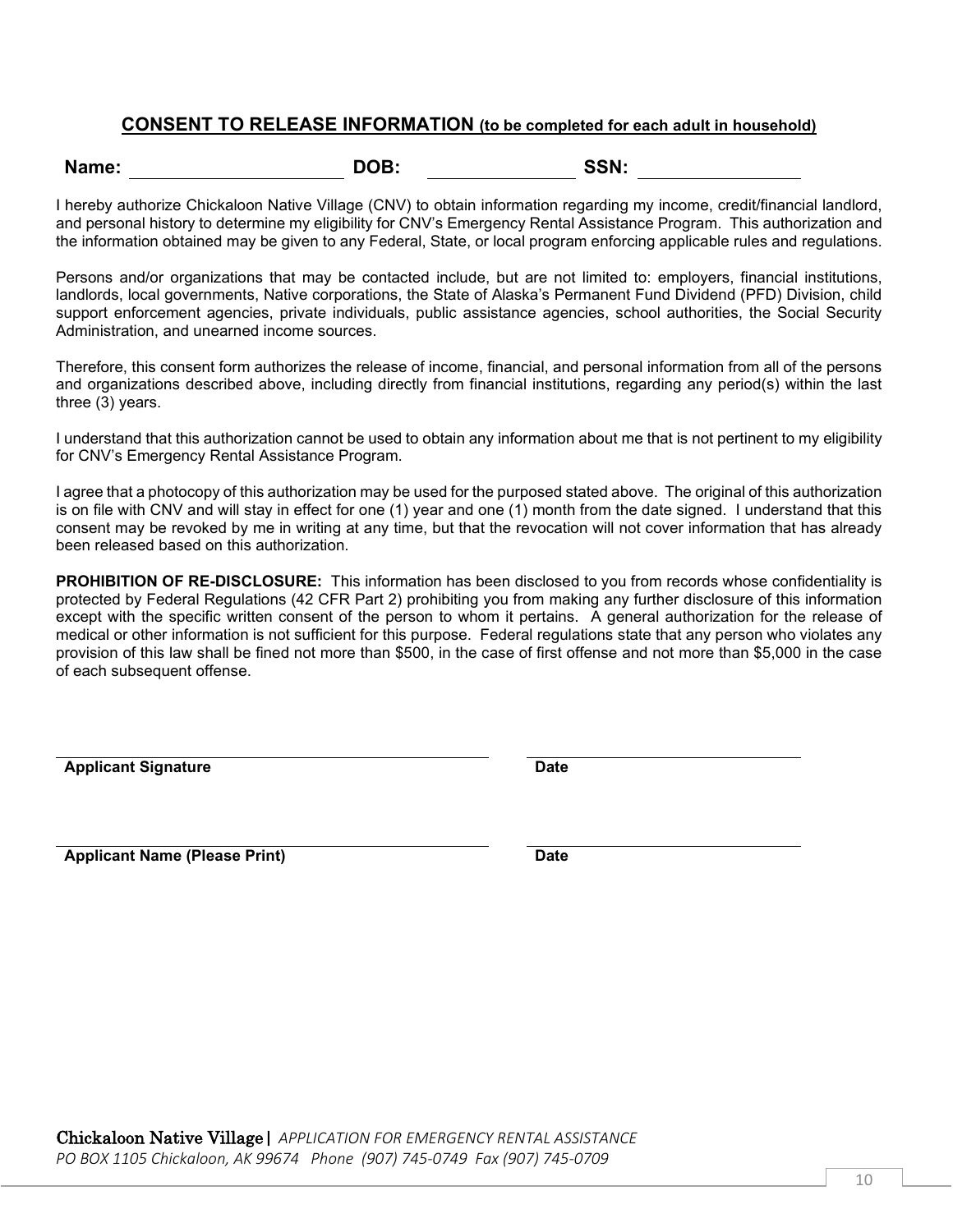#### **CONSENT TO RELEASE INFORMATION (to be completed for each adult in household)**

| DOB:<br>SSN:<br>Name: |  |
|-----------------------|--|
|-----------------------|--|

I hereby authorize Chickaloon Native Village (CNV) to obtain information regarding my income, credit/financial landlord, and personal history to determine my eligibility for CNV's Emergency Rental Assistance Program. This authorization and the information obtained may be given to any Federal, State, or local program enforcing applicable rules and regulations.

Persons and/or organizations that may be contacted include, but are not limited to: employers, financial institutions, landlords, local governments, Native corporations, the State of Alaska's Permanent Fund Dividend (PFD) Division, child support enforcement agencies, private individuals, public assistance agencies, school authorities, the Social Security Administration, and unearned income sources.

Therefore, this consent form authorizes the release of income, financial, and personal information from all of the persons and organizations described above, including directly from financial institutions, regarding any period(s) within the last three (3) years.

I understand that this authorization cannot be used to obtain any information about me that is not pertinent to my eligibility for CNV's Emergency Rental Assistance Program.

I agree that a photocopy of this authorization may be used for the purposed stated above. The original of this authorization is on file with CNV and will stay in effect for one (1) year and one (1) month from the date signed. I understand that this consent may be revoked by me in writing at any time, but that the revocation will not cover information that has already been released based on this authorization.

**PROHIBITION OF RE-DISCLOSURE:** This information has been disclosed to you from records whose confidentiality is protected by Federal Regulations (42 CFR Part 2) prohibiting you from making any further disclosure of this information except with the specific written consent of the person to whom it pertains. A general authorization for the release of medical or other information is not sufficient for this purpose. Federal regulations state that any person who violates any provision of this law shall be fined not more than \$500, in the case of first offense and not more than \$5,000 in the case of each subsequent offense.

**Applicant Signature Date** 

**Applicant Name (Please Print) Date**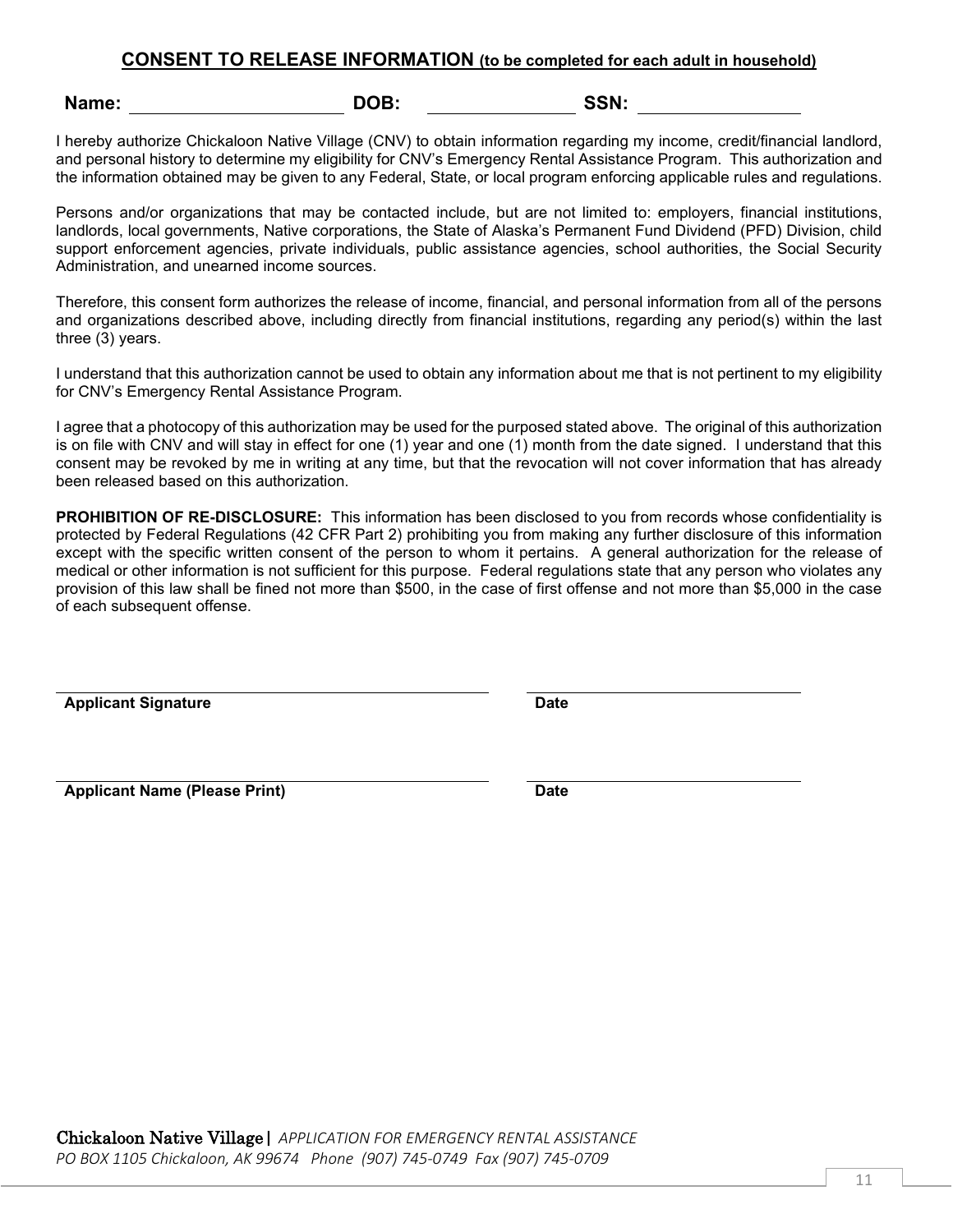

# Emergency Rental Assistance

*Assisting Households Impacted by COVID-19* Landlord Participation and Payment Acceptance Agreement

| Tenant Name:  |                   | Phone #: |        |           |
|---------------|-------------------|----------|--------|-----------|
| Unit Address: | Citv <sup>.</sup> |          | State: | Zip Code: |

*Participation:* The Chickaloon Native Village, hereafter referred to as CNV, administers the Emergency Rental Assistance Program (ERAP) funded by the Department of Treasury. CNV will issue monthly rental and/or rental arrears payments directly to the landlord on behalf of eligible households impacted during the COVID-19 pandemic. The above listed Tenant has submitted an application for ERAP assistance. *The application process includes verification paperwork that must be completed by the applicant's landlord.* Please complete and return this form with the attached W-9 Re*quest for Taxpayer Identification Number and Certification* at your earliest convenience. Payments will not be processed until this information is returned.

*Your participation is encouraged and appreciated. Please select one of the following:*

I *do not* want to participate in the Chickaloon Native Village's Emergency Rental Assistance Program; or

 $\Box$  I want to participate in the Chickaloon Native Village's Emergency Rental Assistance Program. To receive payment(s), I will provide this signed agreement and W-9 form.

| Landlord/Authorized Representative Name:<br>Phone, |  |
|----------------------------------------------------|--|
|----------------------------------------------------|--|

| Mailing Address: |  |  |
|------------------|--|--|
|                  |  |  |

EIN (Tax ID #): Email:

### Tenant's monthly rent is due on the of each month.

| Lease Start Date:          | Lease End Date:        |
|----------------------------|------------------------|
| Monthly Rent Amount: \$    | Date Next Payment Due: |
| Amount of Last Payment: \$ | Date of Last Payment:  |

#### *Utility Services*

Please indicate which (if any) utility services are included in the rent. If the utility service is included in the rent under the lease, please check "owner paid." If the utility service is paid directly by the tenant, check "tenant paid."

| Utility Service  | Owner Paid | Tenant Paid   Utility Service Provider |
|------------------|------------|----------------------------------------|
| Electricity      |            |                                        |
| Fuel (e.g., gas) |            |                                        |
| Water / Sewer    |            |                                        |
| Other            |            |                                        |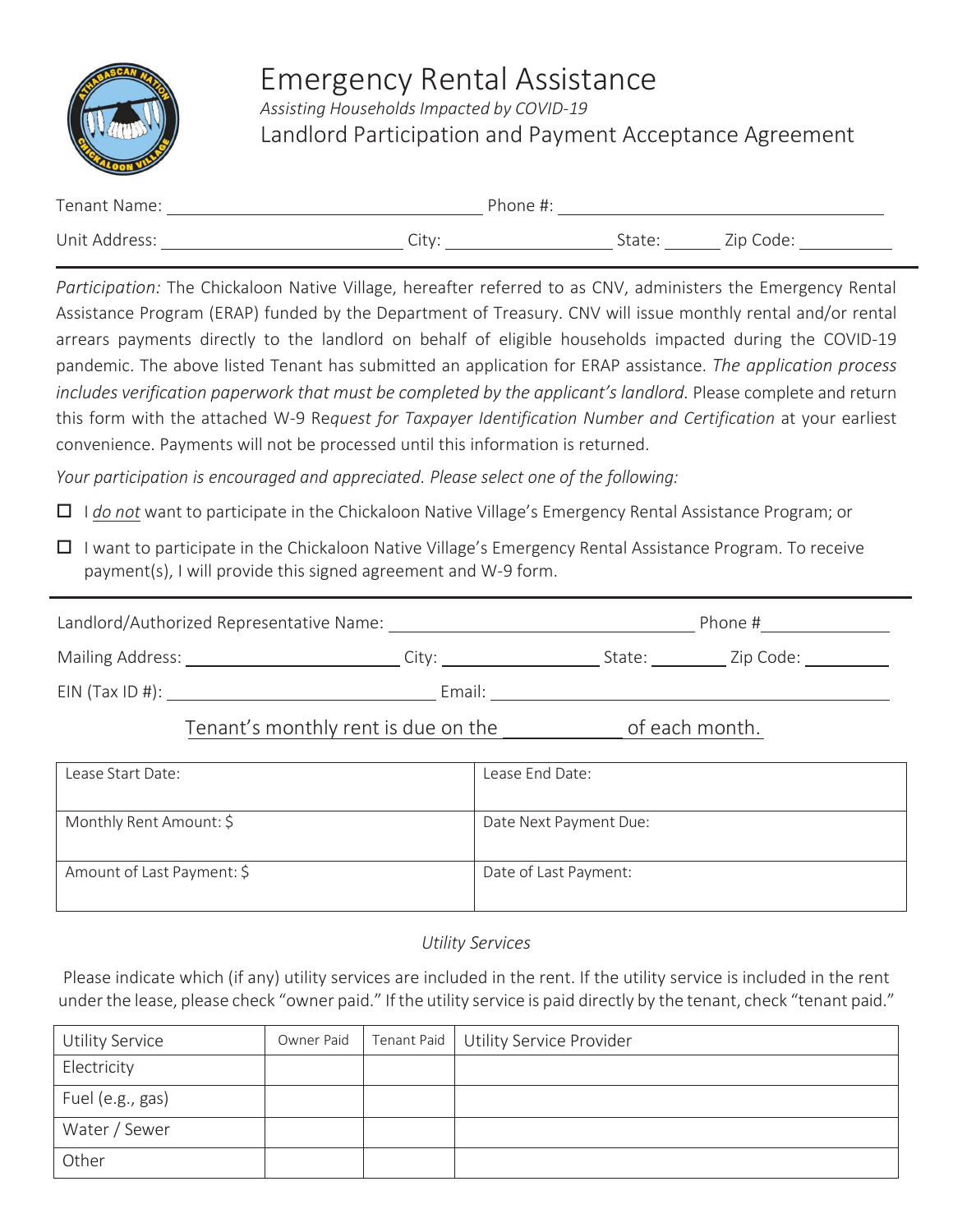Has the tenant received rental assistance from any other programs?  $\Box$  YES  $\Box$  NO If yes, please provide the source of those funds, the amount and for what dates provided:

Is the tenant in arrears? □ YES □ NO

If yes, please list rental arrears amounts and total amount owed. *Only include amounts beginning on or after March 13, 2020.*

| List of Rental Arrears |  |  |  |
|------------------------|--|--|--|
| Amount \$              |  |  |  |
|                        |  |  |  |
|                        |  |  |  |
|                        |  |  |  |
|                        |  |  |  |
|                        |  |  |  |
|                        |  |  |  |
|                        |  |  |  |
|                        |  |  |  |

| Total Amount Owed: |  |
|--------------------|--|
|                    |  |
|                    |  |

*Payment Information*

The quickest way to receive payment is through Electronic Funds Transfer (EFT). To enroll, please complete the following *Electronic Funds Transfer Authorization Form and return it with this document.* For payment by check, please complete the following information:

| PAY TO THE ORDER OF: |  |       |
|----------------------|--|-------|
| Mailing Address:     |  | Code: |

*Landlord Participation and Payment Acceptance Agreement*

- 1. I certify that I am the Landlord and/or Property Owner for the unit located at the address listed above.
- 2. I certify that the above listed Tenant is currently residing in said property and has an obligation to pay rent.
- 3. As part of my participation, I agree to provide CNV with any documentation necessary to complete the application process, and, in the event the tenant is selected for the program, any documents needed to complete the payment process.
- 4. I agree to provide CNV with a receipt for any assistance received under this program on behalf of the above listed Tenant.
- 5. I understand that I am not entitled to a payment for a month that the tenant did not reside at my property. If I receive a rent payment for such month, I will remit to CNV any overpaid rent immediately.
- 6. I understand that the term of this agreement will begin upon my acceptance of any payment made by CNV for emergency rental assistance for the named Tenant and will continue for the full term of the months for which rent is paid on their behalf.
- 7. I understand that CNV is not responsible for any costs, fees, damages, or amounts of any kind and that submission of this Agreement does not obligate CNV to provide any funds to me.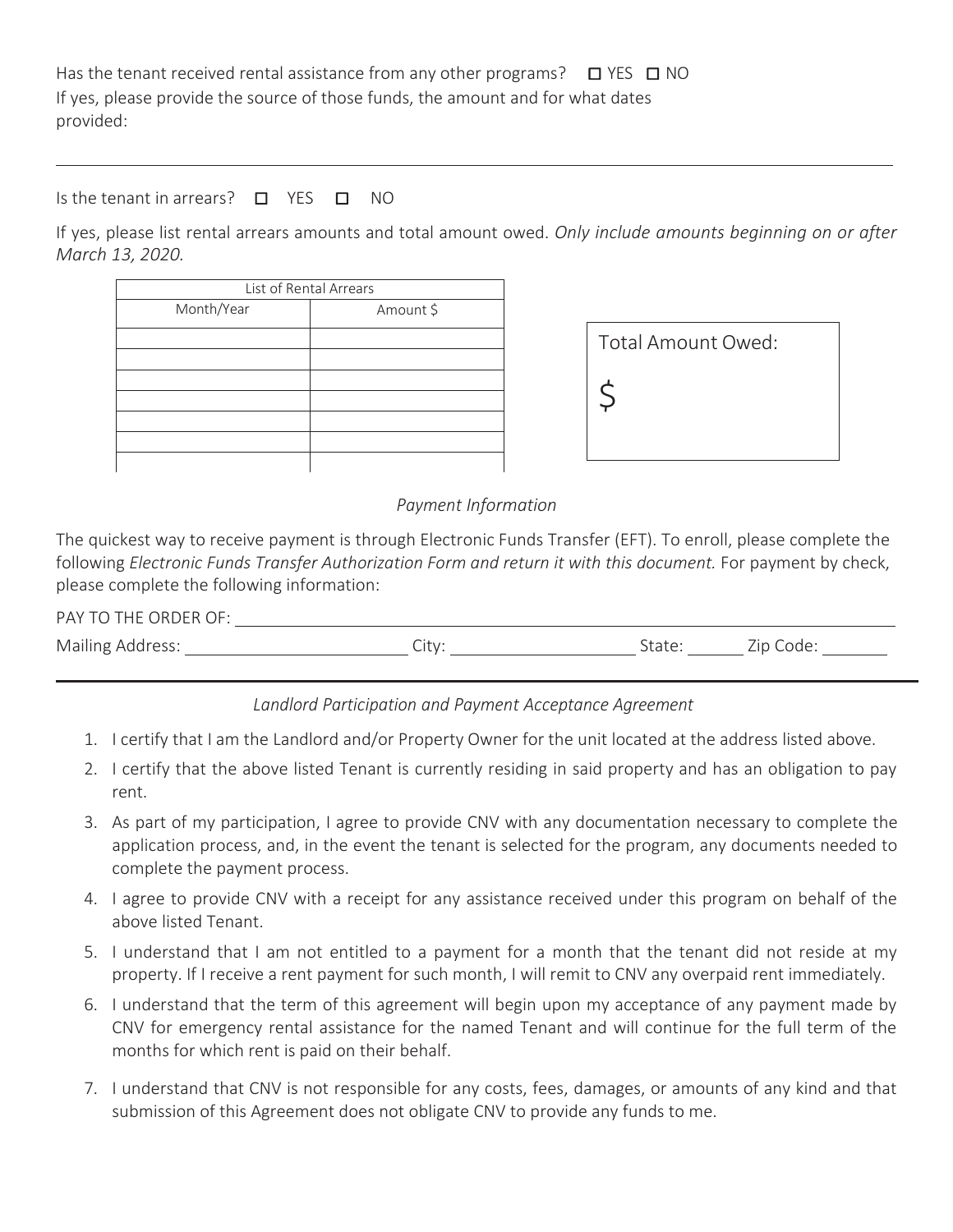- 8. I understand and agree that during the term of this agreement, I must notify CNV if the tenant is facing eviction or is being asked to leave. If the tenant is facing eviction, I will only accept payment arrears if the eviction will be avoided.
- 9. I agree to not accept multiple payments from multiple assistance programs for the rent amounts paid by CNV. If a duplicate assistance payment through another such program is received, I will reimburse CNV the full amount of any excess payments within 30 days.
- 10. I understand that rental assistance is limited, and that assistance may be terminated if a participant is determined to be no longer eligible and/or has not been compliant with the program requirements.
- 11. I certify that the above information istrue and accurate to the best my knowledge and that providing false representations herein constitutes an act of fraud.

| Landlord / Authorized Representative Name (Please Print) | Title |  |
|----------------------------------------------------------|-------|--|
|                                                          |       |  |
| Landlord / Authorized Representative Signature           | Date  |  |

Submit completed form by email[: cvhousing@chickaloon-nsn.gov](mailto:cvhousing@chickaloon-nsn.gov) or fax: (907) 745-0709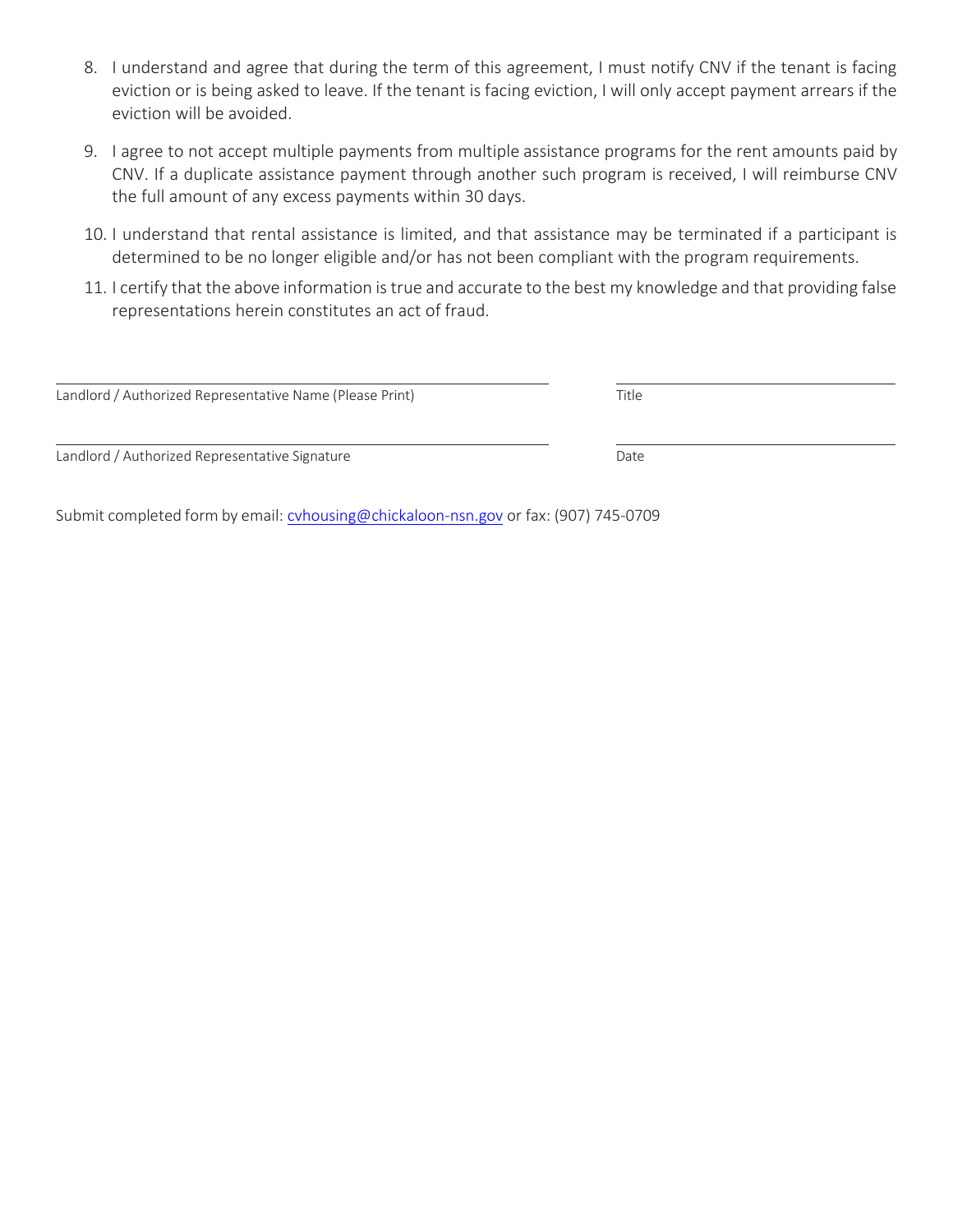

## Emergency Rental Assistance Program

*Assisting Households Impacted by COVID-19* Utility Provider Participation and Payment Acceptance Agreement

| <b>Customer Name:</b> | Phone #: |        |           |  |
|-----------------------|----------|--------|-----------|--|
| Unit Address:         | Citv     | State: | Zip Code: |  |

*Participation:* The Chickaloon Native Village, hereafter referred to as CNV, administers the Emergency Rental Assistance Program (ERAP) funded by the Department of Treasury. CNV will issue monthly utility and/or utility arrears payments directly to the provider on behalf of eligible households impacted during the COVID-19 pandemic. The above listed Customer has submitted an application for ERAP assistance. *The application process includes verification paperwork that must be completed by the applicant's utility provider(s).* Please complete and return this form at your earliest convenience. Payments will not be processed until this information is returned.

*Your participation is encouraged and appreciated. Please select one of the following:*

- I *do not* want to participate in the Chickaloon Native Village's Emergency Rental Assistance Program; or
- $\Box$  I want to participate in the Chickaloon Native Village's Emergency Rental Assistance Program. To receive payment(s), I will provide this signed agreement.

| Company Name: The Company Name:                                                                                                                                                                                               | Authorized Representative Name:                                                                                                                                                                                                |        |                                  |
|-------------------------------------------------------------------------------------------------------------------------------------------------------------------------------------------------------------------------------|--------------------------------------------------------------------------------------------------------------------------------------------------------------------------------------------------------------------------------|--------|----------------------------------|
| Address: ________________________                                                                                                                                                                                             | City: the contract of the contract of the contract of the contract of the contract of the contract of the contract of the contract of the contract of the contract of the contract of the contract of the contract of the cont | State: | Zip Code: The Manager of the Sea |
| Phone Number: The Contract of the Contract of the Contract of the Contract of the Contract of the Contract of the Contract of the Contract of the Contract of the Contract of the Contract of the Contract of the Contract of | Email:                                                                                                                                                                                                                         |        |                                  |
| Tax ID#/EIN#                                                                                                                                                                                                                  |                                                                                                                                                                                                                                |        |                                  |
| Customer's monthly utility payment is due on the                                                                                                                                                                              |                                                                                                                                                                                                                                |        | of each month.                   |

| Monthly Utility Amount: \$ | Date Next Payment Due: |
|----------------------------|------------------------|
| Amount of Last Payment: \$ | Date of Last Payment:  |

Has the customer received utility assistance from any other provider?  $(\Box)$  YES  $(\Box)$  NO

If yes, please provide the source and the amount provided:

Is the Customer in arrears? (□) YES (□) NO

If yes, please list utility arrears amounts and total amount owed. *Only include amounts beginning on or after March 13, 2020.*

| List of Utility Arrears |           |  |
|-------------------------|-----------|--|
| Month/Year              | Amount \$ |  |
|                         |           |  |
|                         |           |  |
|                         |           |  |
|                         |           |  |

| Total Amount Owed: |  |
|--------------------|--|
|                    |  |
|                    |  |